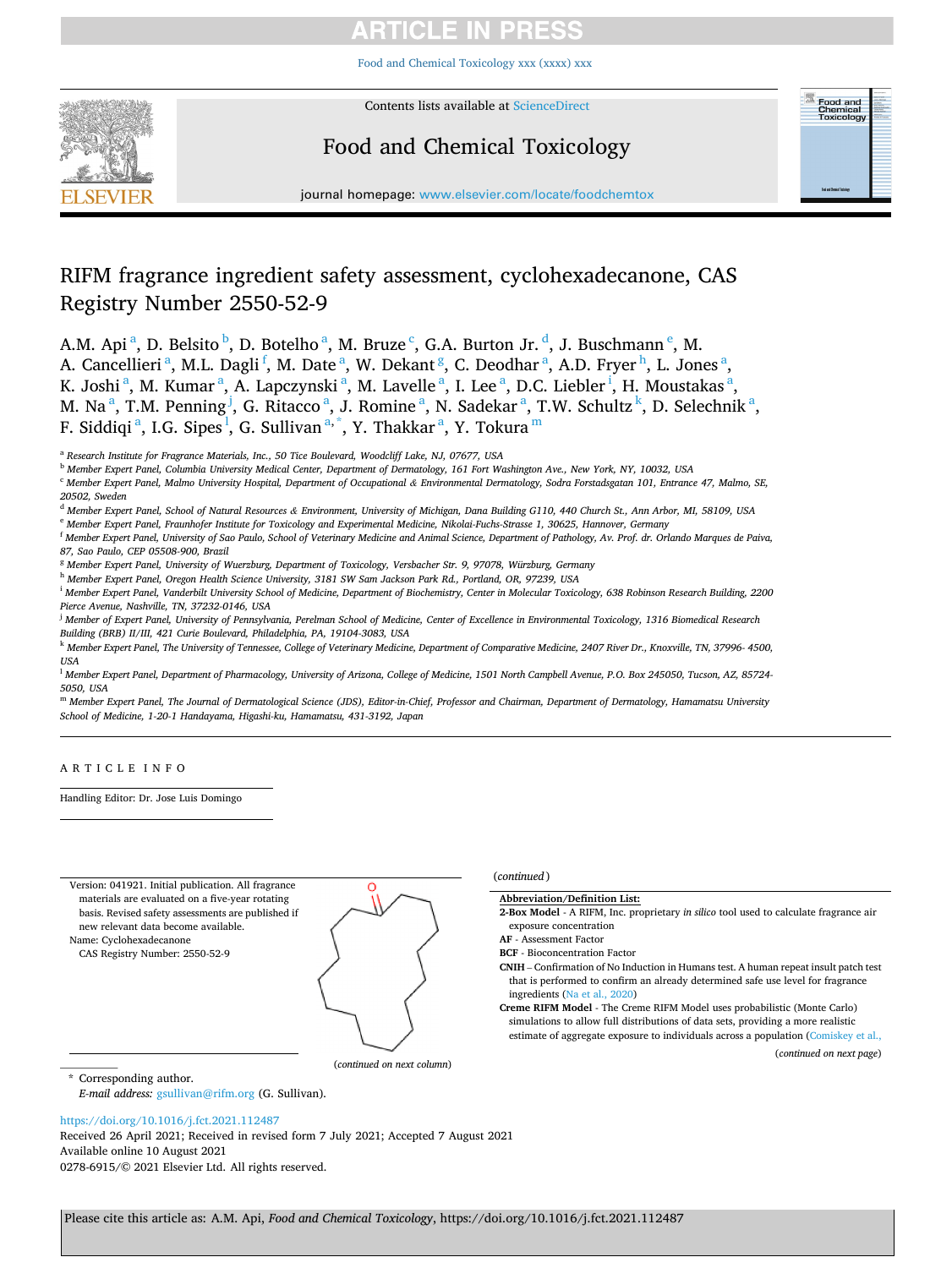## **TICLE IN PRE**

## <span id="page-1-0"></span>*A.M. Api et al.*

### (*continued* )

- [2015,](#page-8-0) [2017;](#page-8-0) [Safford et al., 2015a](#page-9-0), [2017](#page-9-0)) compared to a deterministic aggregate approach
- **DEREK**  Derek Nexus is an *in silico* tool used to identify structural alerts
- **DRF**  Dose Range Finding
- **DST**  Dermal Sensitization Threshold
- **ECHA**  European Chemicals Agency
- **ECOSAR**  Ecological Structure-Activity Relationships Predictive Model
- **EU**  Europe/European Union
- **GLP**  Good Laboratory Practice
- **IFRA**  The International Fragrance Association
- **LOEL**  Lowest Observable Effect Level
- **MOE**  Margin of Exposure
- **MPPD**  Multiple-Path Particle Dosimetry. An *in silico* model for inhaled vapors used to simulate fragrance lung deposition
- **NA**  North America
- **NESIL**  No Expected Sensitization Induction Level
- **NOAEC**  No Observed Adverse Effect Concentration
- **NOAEL**  No Observed Adverse Effect Level
- **NOEC**  No Observed Effect Concentration
- **NOEL**  No Observed Effect Level
- **OECD**  Organisation for Economic Co-operation and Development
- **OECD TG**  Organisation for Economic Co-operation and Development Testing Guidelines
- **PBT**  Persistent, Bioaccumulative, and Toxic
- **PEC/PNEC**  Predicted Environmental Concentration/Predicted No Effect Concentration
- **Perfumery**  In this safety assessment, perfumery refers to fragrances made by a perfumer used in consumer products only. The exposures reported in the safety assessment include consumer product use but do not include occupational exposures.
- **QRA**  Quantitative Risk Assessment
- **QSAR**  Quantitative Structure-Activity Relationship
- **REACH**  Registration, Evaluation, Authorisation, and Restriction of Chemicals
- **RfD**  Reference Dose
- **RIFM**  Research Institute for Fragrance Materials
- **RQ**  Risk Quotient
- **Statistically Significant**  Statistically significant difference in reported results as compared to controls with a p *<* 0.05 using appropriate statistical test
- **TTC**  Threshold of Toxicological Concern
- **UV/Vis spectra**  Ultraviolet/Visible spectra
- **VCF**  Volatile Compounds in Food
- **VoU**  Volume of Use
- **vPvB**  (very) Persistent, (very) Bioaccumulative
- **WoE**  Weight of Evidence

#### **The Expert Panel for Fragrance Safety\* concludes that this material is safe as described in this safety assessment.**

- This safety assessment is based on the RIFM Criteria Document [\(Api, 2015](#page-8-0)), which should be referred to for clarifications.
- Each endpoint discussed in this safety assessment includes the relevant data that were available at the time of writing (version number in the top box is indicative of the date of approval based on a 2-digit month/day/year), both in the RIFM Database (consisting of publicly available and proprietary data) and through publicly available information sources (e.g., SciFinder and PubMed). Studies selected for this safety assessment were based on appropriate test criteria, such as acceptable guidelines, sample size, study duration, route of exposure, relevant animal species, most relevant testing endpoints, etc. A key study for each endpoint was selected based on the most conservative endpoint value (e.g., PNEC, NOAEL, LOEL, and NESIL).
- \*The Expert Panel for Fragrance Safety is an independent body that selects its own members and establishes its own operating procedures. The Expert Panel is comprised of internationally known scientists that provide RIFM with guidance relevant to human health and environmental protection.

#### **Summary: The existing information supports the use of this material as described in this safety assessment.**

Cyclohexadecanone was evaluated for genotoxicity, repeated dose toxicity, reproductive toxicity, local respiratory toxicity, phototoxicity/photoallergenicity, skin sensitization, and environmental safety. Data show that cyclohexadecanone is not genotoxic. Data on cyclohexadecanone provide a calculated Margin of Exposure (MOE) *>* 100 for the repeated dose toxicity and reproductive toxicity endpoints. Data from read-across analog 5-cyclotetradecen-1-one, 3-methyl-, (5E)- and (5Z)- (CAS # 259854-71-2 and 259854-70-1, respectively) provided cyclohexadecanone a No Expected Sensitization Induction Level (NESIL) of 10000 μg/cm2 for the skin

(*continued on next column*)

## (*continued* )

sensitization endpoint. The phototoxicity/photoallergenicity endpoints were evaluated based on ultraviolet/visible (UV/Vis) spectra; cyclohexadecanone is not expected to be phototoxic/photoallergenic. The local respiratory toxicity endpoint was evaluated using the TTC for a Cramer Class II material, and the exposure to cyclohexadecanone is below the TTC (0.47 mg/day). The environmental endpoints were evaluated; cyclohexadecanone was found not to be Persistent, Bioaccumulative, and Toxic (PBT) as per the International Fragrance Association

(IFRA) Environmental Standards, and its risk quotients, based on its current volume of use in Europe and North America (i.e., Predicted Environmental Concentration/ Predicted No Effect Concentration [PEC/PNEC]), are *<*1.

| Human Health Safety Assessment                                                   |                            |
|----------------------------------------------------------------------------------|----------------------------|
| Genotoxicity: Not genotoxic.                                                     | (RIFM, 2001c; RIFM, 2001d) |
| Repeated Dose Toxicity: $NOAEL = 333 mg/kg/$                                     | <b>RIFM (2001b)</b>        |
| day.                                                                             |                            |
| Reproductive Toxicity: Developmental: 100 mg/                                    | <b>RIFM (2017a)</b>        |
| kg/day. Fertility: 100 mg/kg/day.                                                |                            |
| Skin Sensitization: NESIL = $10000 \mu g/cm^2$ .                                 | <b>RIFM (2006)</b>         |
| Phototoxicity/Photoallergenicity: Not expected to be phototoxic/photoallergenic. |                            |
| (UV/Vis Spectra, RIFM Database)                                                  |                            |
| Local Respiratory Toxicity: No NOAEC available. Exposure is below the TTC.       |                            |
| <b>Environmental Safety Assessment</b>                                           |                            |
| <b>Hazard Assessment:</b>                                                        |                            |
| Persistence: Critical Measured Value: 79%                                        | <b>RIFM (2017b)</b>        |
| (OECD 302C)                                                                      |                            |
| Bioaccumulation: Screening-level: 4468 L/kg                                      | (EPI Suite v4.11; US EPA,  |
|                                                                                  | 2012a                      |
| Ecotoxicity: Critical Ecotoxicity Endpoint: 96-h                                 | (RIFM, 2001e)              |
| Fish LC50 (OECD $203$ ) $> 0.10$ mg/L                                            |                            |
| Conclusion: Not PBT or vPvB as per IFRA Environmental Standards                  |                            |
| <b>Risk Assessment:</b>                                                          |                            |
| Screening-level: PEC/PNEC (North America and                                     | (RIFM Framework; Salvito,  |
| Europe $)>1$                                                                     | 2002)                      |
| Critical Ecotoxicity Endpoint: 96-h Fish LC50                                    | (RIFM, 2001e)              |

(OECD 203): *>*0.10 mg/L **RIFM PNEC is:** 0.10 μg/L

• **Revised PEC/PNECs (2015 IFRA VoU):** North America and Europe *<*1

#### **1. Identification**

- 1. **Chemical Name:** Cyclohexadecanone
- 2. **CAS Registry Number:** 2550-52-9
- 3. **Synonyms:** Isomuscone; Homoexaltone; Cyclohexadecanone
- 4. **Molecular Formula:** C₁₆H₃₀O
- 5. **Molecular Weight:** 238.41
- 6. **RIFM Number:** 6663
- 7. **Stereochemistry:** One possible stereoisomer
- **2. Physical data**
- 1. **Boiling Point:** 339.75 ◦C (EPI Suite)
- 2. **Flash Point:** *>*93 ◦C (Globally Harmonized System)
- 3. **Log KOW:** 6.04 (EPI Suite), Log Pow = *>* 5.7 ([RIFM, 2001i](#page-8-0)), log Pow  $= 7.77$  [\(RIFM, 2016a\)](#page-8-0)
- 4. **Melting Point**: 52.35 ◦C (EPI Suite)
- 5. **Water Solubility:** 0.1915 mg/L (EPI Suite)
- 6. **Specific Gravity:** Not Available **Vapor Pressure:** 0.000138 mm Hg at 20 ◦C (EPI Suite v4.0), 0.000262 mm Hg at 25 ◦C (EPI Suite)
- 7. **UV Spectra:** No significant absorbance between 290 and 700 nm; molar absorption coefficient is below the benchmark (1000 L mol<sup>-1</sup> •  $\text{cm}^{-1}$ )
- 8. **Appearance/Organoleptic:** Solid white or colorless crystals which have a tenacious animal, mostly musk-like odor

## *Food and Chemical Toxicology xxx (xxxx) xxx*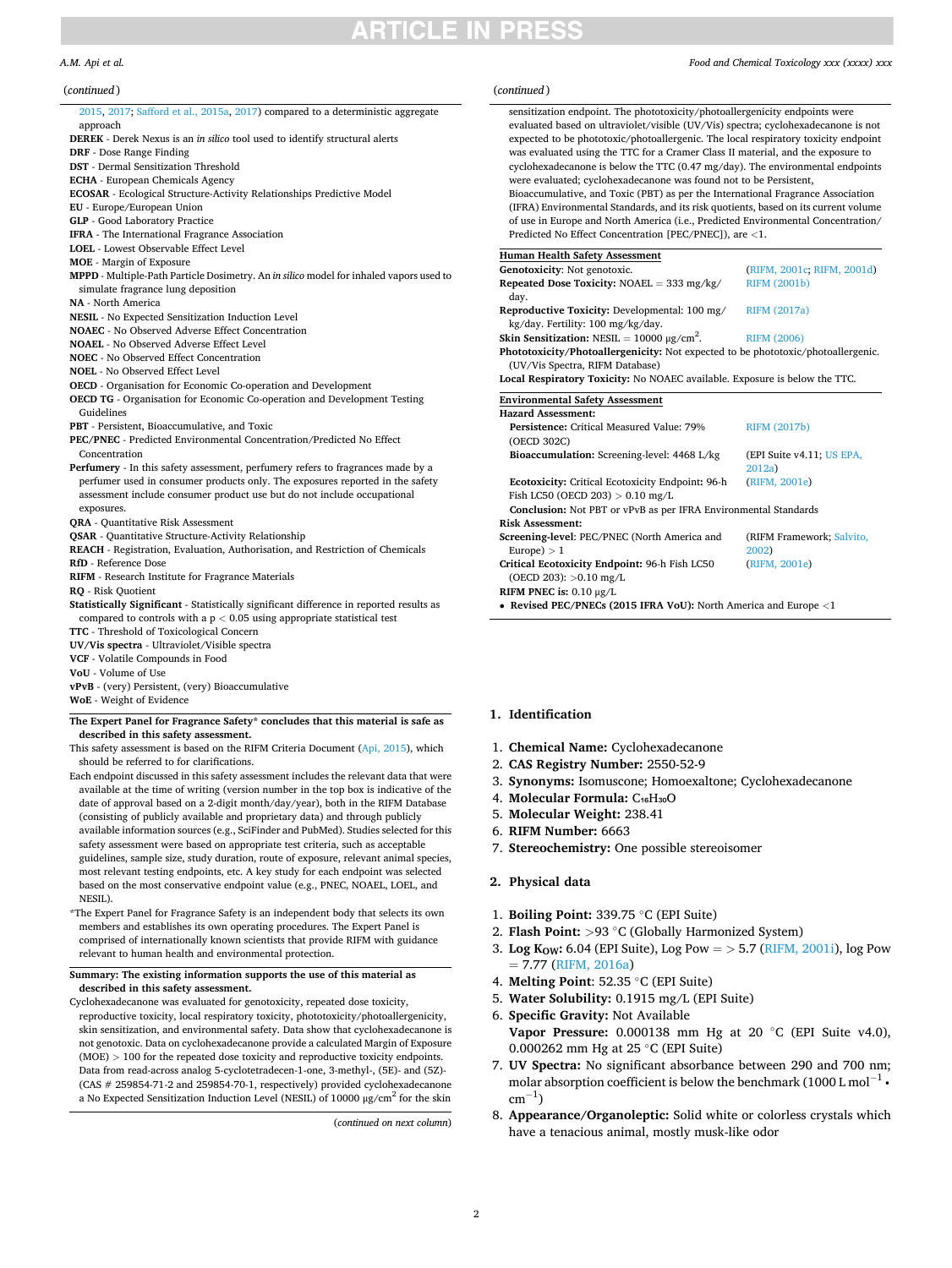## TICI E IN PR

#### <span id="page-2-0"></span>*A.M. Api et al.*

### **3. Volume of use (worldwide band)**

### 1. 1–10 metric tons per year [\(IFRA, 2015](#page-8-0))

**4. Exposure to fragrance ingredient (Creme RIFM Aggregate Exposure Model v3.0)** 

- 1. **95**th **Percentile Concentration in Fine Fragrance:** 0.48% [\(RIFM,](#page-9-0)  [2019](#page-9-0))
- 2. **Inhalation Exposure\*:** 0.00036 mg/kg/day or 0.025 mg/day [\(RIFM, 2019](#page-9-0))
- 3. **Total Systemic Exposure\*\*:** 0.0070 mg/kg/day [\(RIFM, 2019\)](#page-9-0)

\*95th percentile calculated exposure derived from concentration survey data in the Creme RIFM Aggregate Exposure Model [\(Comiskey,](#page-8-0)  [2015, 2017](#page-8-0); [Safford, 2015, 2017](#page-9-0)).

\*\*95th percentile calculated exposure; assumes 100% absorption unless modified by dermal absorption data as reported in Section V. It is derived from concentration survey data in the Creme RIFM Aggregate Exposure Model and includes exposure via dermal, oral, and inhalation routes whenever the fragrance ingredient is used in products that include these routes of exposure ([Comiskey, 2015](#page-8-0), [2017](#page-8-0); [Safford, 2015](#page-9-0), [2017\)](#page-9-0).

## **5. Derivation of systemic absorption**

- 1. **Dermal:** Assumed 100%
- 2. **Oral:** Assumed 100%
- 3. **Inhalation:** Assumed 100%

#### **6. Computational toxicology evaluation**

#### 1. **Cramer Classification:** Class II, Intermediate

| Expert Judgment | Toxtree v3.1 | OECD QSAR Toolbox v4.2 |
|-----------------|--------------|------------------------|
|                 |              |                        |

- 2. Analogs Selected:
- a. **Genotoxicity:** None
- b. **Repeated Dose Toxicity:** None
- c. **Reproductive Toxicity:** None
- d. **Skin Sensitization:** 5-Cyclotetradecen-1-one, 3-methyl-, (5E)- and (5Z)- (CAS # 259854-71-2, 259854-70-1, respectively)
- e. **Phototoxicity/Photoallergenicity:** None
- f. **Local Respiratory Toxicity:** None
- g. **Environmental Toxicity:** None

3. Read-across Justification: See Appendix below

### **7. Metabolism**

No relevant data available for inclusion in this safety assessment. **Additional References:** None.

#### **8. Natural occurrence**

Cyclohexadecanone is not reported to occur in foods by the VCF\*. \*VCF (Volatile Compounds in Food): Database/Nijssen, L.M.; Ingen-Visscher, C.A. van; Donders, J.J.H. (eds). – Version 15.1 – Zeist (The Netherlands): TNO Triskelion, 1963–2014. A continually updated database containing information on published volatile compounds that have been found in natural (processed) food products. Includes FEMA GRAS and EU-Flavis data.

#### *Food and Chemical Toxicology xxx (xxxx) xxx*

### **9. REACH dossier**

Available; accessed 03/16/20 ([ECHA, 2019\)](#page-8-0).

## **10. Conclusion**

The maximum acceptable concentrations<sup>a</sup> in finished products for cyclohexadecanone are detailed below.

| <b>IFRA</b><br>Category <sup>b</sup> | Description of Product Type                                                                                                        | Maximum Acceptable<br>Concentrations <sup>a</sup> in Finished<br>Products $(\%)^c$ |
|--------------------------------------|------------------------------------------------------------------------------------------------------------------------------------|------------------------------------------------------------------------------------|
| $\mathbf{1}$                         | Products applied to the lips                                                                                                       | 0.25                                                                               |
|                                      | (lipstick)                                                                                                                         |                                                                                    |
| 2                                    | Products applied to the axillae                                                                                                    | 0.23                                                                               |
| 3                                    | Products applied to the face/body<br>using fingertips                                                                              | 4.4                                                                                |
| 4                                    | Products related to fine fragrances                                                                                                | 4.3                                                                                |
| <b>5A</b>                            | Body lotion products applied to the<br>face and body using the hands<br>(palms), primarily leave-on                                | 1.1                                                                                |
| 5B                                   | Face moisturizer products applied to<br>the face and body using the hands<br>(palms), primarily leave-on                           | 1.1                                                                                |
| 5C                                   | Hand cream products applied to the<br>face and body using the hands<br>(palms), primarily leave-on                                 | 1.1                                                                                |
| 5D                                   | Baby cream, oil, talc                                                                                                              | 0.37                                                                               |
| 6                                    | Products with oral and lip exposure                                                                                                | 0.25                                                                               |
| 7                                    | Products applied to the hair with<br>some hand contact                                                                             | 7.4                                                                                |
| 8                                    | Products with significant ano-<br>genital exposure (tampon)                                                                        | 0.37                                                                               |
| 9                                    | Products with body and hand<br>exposure, primarily rinse-off (bar<br>soap)                                                         | 8.4                                                                                |
| 10A                                  | Household care products with<br>mostly hand contact (hand<br>dishwashing detergent)                                                | 0.98                                                                               |
| 10B                                  | Aerosol air freshener                                                                                                              | 13                                                                                 |
| 11                                   | Products with intended skin contact<br>but minimal transfer of fragrance to<br>skin from inert substrate (feminine<br>hygiene pad) | 0.37                                                                               |
| 12                                   | Other air care products not intended<br>for direct skin contact, minimal or<br>insignificant transfer to skin                      | No Restriction                                                                     |

Note: <sup>a</sup>Maximum acceptable concentrations for each product category are based on the lowest maximum acceptable concentrations (based on systemic toxicity, skin sensitization, or any other endpoint evaluated in this safety assessment). For cyclohexadecanone, the basis was the reference dose of 1 mg/kg/day, a predicted skin absorption value of 10%, and a skin sensitization NESIL of 10000 μg/  $cm<sup>2</sup>$ .

cm<sup>2</sup>.<br><sup>b</sup>For a description of the categories, refer to the IFRA RIFM Information Booklet [\(https://www.rifm.org/downloads/RIFM-IFRA%20Guidance-for-the-use-of-I](https://www.rifm.org/downloads/RIFM-IFRA%20Guidance-for-the-use-of-IFRA-Standards.pdf) [FRA-Standards.pdf\)](https://www.rifm.org/downloads/RIFM-IFRA%20Guidance-for-the-use-of-IFRA-Standards.pdf).

Calculations by Creme RIFM Aggregate Exposure Model v3.1.1.

#### **11. Summary**

### *11.1. Human health endpoint summaries*

#### *11.1.1. Genotoxicity*

Based on the current existing data and use levels, cyclohexadecanone does not present a concern for genetic toxicity.

*11.1.1.1. Risk assessment.* The mutagenic activity of cyclohexadecanone has been evaluated in a bacterial reverse mutation assay conducted in compliance with GLP regulations and in accordance with OECD TG 471 using the standard plate incorporation and preincubation methods. *Salmonella typhimurium* strains TA98, TA100, TA1535, TA1537, and *Escherichia coli* strain WP2uvrA were treated with cyclohexadecanone in dimethyl sulfoxide (DMSO) at concentrations up to 5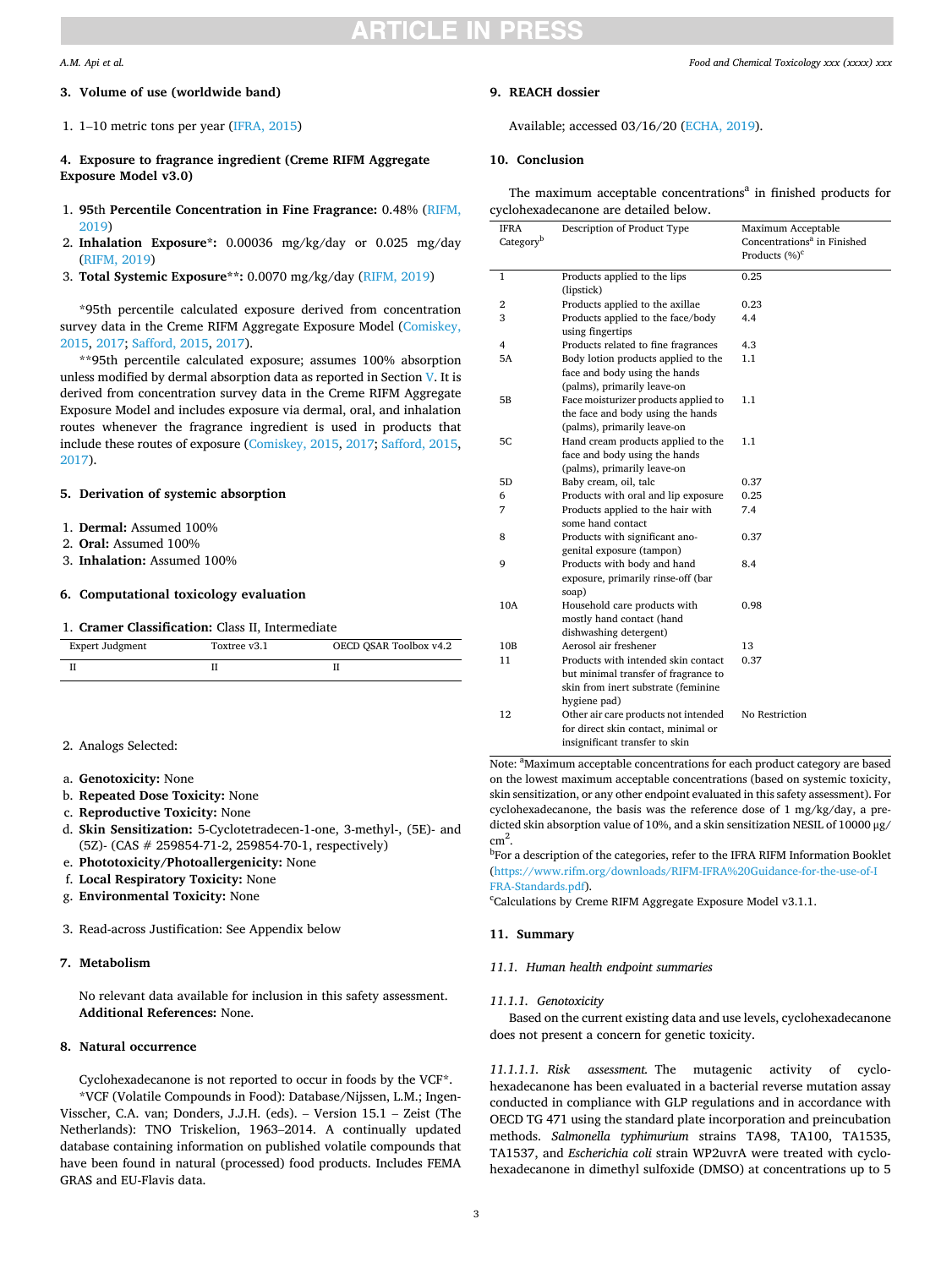#### *A.M. Api et al.*

mg/plate. No increases in the mean number of revertant colonies were observed at any tested concentration in the presence or absence of S9 ([RIFM, 2001c](#page-8-0)). Under the conditions of the study, cyclohexadecanone was not mutagenic in the Ames test.

The clastogenicity of cyclohexadecanone was assessed in an *in vitro*  chromosome aberration study conducted in compliance with GLP regulations. Chinese hamster lung cells were treated with cyclohexadecanone in DMSO at concentrations up to 500 μg/mL in the presence and absence of metabolic activation. No statistically significant increases in the frequency of cells with structural chromosomal aberrations or polyploid cells were observed with any concentration of the test material, either with or without S9 metabolic activation [\(RIFM,](#page-8-0)  [2001d](#page-8-0)). Under the conditions of the study, cyclohexadecanone was considered to be non-clastogenic in the *in vitro* chromosome aberration assay.

Based on the data available, cyclohexadecanone does not present a concern for genotoxic potential.

**Additional References:** [RIFM, 2016e.](#page-8-0)

**Literature Search and Risk Assessment Completed On:** 04/15/ 20.

## *11.1.2. Repeated dose toxicity*

The MOE for cyclohexadecanone is adequate for the repeated dose toxicity endpoint at the current level of use.

*11.1.2.1. Risk assessment.* There are sufficient data on cyclohexadecanone for the repeated dose toxicity endpoint. In a subchronic toxicity study, groups of 5 Wistar Crl:WI BR rats/sex/dose were administered cyclohexadecanone via gavage at doses of 0 (deionized water), 0 (vehicle control: corn oil), 300, 600, or 1000 mg/kg for 28 days. An additional 5 Wistar rats/sex/dose at 0 mg/kg/day and 1000 mg/kg/day were maintained for a 14-day recovery period after the 28 day treatment period. Observations included clinical signs, mortality, sensory reactivity (auditory, visual, and proprioceptive stimuli), grip strength, motor activity, bodyweight changes, food consumption, hematology, serum biochemistry, histology, organ weights, and macroscopic changes. Histopathology was only performed on tissues from the control and 1000 mg/kg/day groups. No mortality was observed during the study period. No treatment-related effects were seen on clinical observations, body weight, bodyweight gain, or food consumption. The serum cholesterol level was increased in both sexes at all doses ≥300 mg/kg/day and was irreversible in females. The total serum protein and albumin level was increased in females at 600 and 1000 mg/kg/day but was reversed during the recovery period. The absolute and relative liver weights were increased (within historical control ranges) in all treated animals and were irreversible in females. Absolute liver weight changes were statistically significant in males at the low and high doses, while relative liver weight changes were statistically significant in males at all doses and females at the mid and high doses. Intracellular vacuoles, indicating fat deposits, were observed in the hepatocytes in all animals of the vehicle control group and 1000 mg/kg/day group, suggesting that the vehicle contributed to this effect. The minor liver and clinical chemistry changes observed were determined to be non-adverse. Based on no treatment-related adverse effects seen up to the highest dose, the NOAEL was determined to be 1000 mg/kg/day [\(RIFM, 2001b](#page-8-0)).

A default safety factor of 3 was used when deriving a NOAEL from a 28-day study [\(ECHA, 2012](#page-8-0)). The safety factor has been approved by the Expert Panel for Fragrance Safety\*.

Thus, the derived NOAEL for the repeated dose toxicity data is 1000/ 3, or 333 mg/kg/day.

Therefore, the cyclohexadecanone MOE for the repeated dose toxicity endpoint can be calculated by dividing the cyclohexadecanone NOAEL in mg/kg/day by the total systemic exposure to cyclohexadecanone, 333/0.007, or 47571.

In addition, the total systemic exposure to cyclohexadecanone (7 μg/

kg/day) is below the TTC (9  $\mu$ g/kg/day; [Kroes, 2007](#page-8-0)) for the repeated dose toxicity endpoint of a Cramer Class II material at the current level of use.

\*The Expert Panel for Fragrance Safety is composed of scientific and technical experts in their respective fields. This group provides advice and guidance.

**Additional References:** None.

**Literature Search and Risk Assessment Completed On:** 03/24/ 20.

#### *11.1.3. Reproductive toxicity*

The MOE for cyclohexadecanone is adequate for the reproductive toxicity endpoint at the current level of use.

*11.1.3.1. Risk assessment.* There are sufficient reproductive toxicity data on cyclohexadecanone that can be used to support the reproductive toxicity endpoint. An OECD 421/GLP reproduction/developmental toxicity screening test was conducted in Sprague Dawley (Crl:CD[SD]) rats. Groups of 10 rats/sex/dose were administered test material cyclohexadecanone via the oral gavage in corn oil at doses of 0, 100, 300, or 1000 mg/kg/day. Males were dosed for 42 days (2 weeks prior to mating, 2 weeks through the mating period, and 2 weeks post-mating) while females were dosed for 2 weeks prior to mating, throughout the gestation period, and for 13 days after delivery. No treatment-related adverse effects were observed with respect to the estrous cycle, mating period, mating index, gestation period, mean litter size, body weights of pups, external examination of pups, and sex ratio of pups in the treatment groups. No mortality was observed in males; 1 female died in each of the 100, 300, and 1000 mg/kg/day groups during the parturition or postpartum period. Black foci on the mucosa of the glandular stomach (erosion), small thymus (atrophy), and small spleen (white pulp atrophy) were observed in the dead animals at 1000 mg/kg/day. Black foci on the mucosa of the glandular stomach (erosion), small thymus (atrophy), and small spleen (white pulp atrophy) were observed in the dead animals at 1000 mg/kg/day. The death in the 100 mg/kg/day group was not considered to have toxicological relevance as there were no treatment-related adverse effects in other parameters at 100 mg/kg/day. The number of dams whose pups died, including stillbirths, was increased at 300 and 1000 mg/kg/day. An increase in post-implantation loss rate, decreases of the live birth index and viability index (postnatal days [PNDs] 0 and 4) of pups, and abnormal deliveries were observed at 300 and 1000 mg/kg/day. Stillbirth or prolonged gestation (GD 24) and dystocia were observed in 2 females at 300 mg/kg/day, and vaginal bleeding, prolonged gestation (GD 25), delayed delivery, stillbirth, and dystocia in 1 female were observed at 1000 mg/kg/day on postpartum day 0. The NOAEL for developmental toxicity was considered to be 100 mg/kg/day, based on decreases of the live birth index, viability index, and abnormal deliveries observed at 300 and 1000 mg/kg/day. The NOAEL for fertility was also considered to be 100 mg/kg/day, based on the increase in stillbirth, dystocia, an increase in post-implantation loss, prolonged gestation, and vaginal bleeding ([RIFM, 2017a](#page-8-0)).

Therefore, the cyclohexadecanone MOE for the reproductive toxicity endpoint can be calculated by dividing the cyclohexadecanone NOAEL in mg/kg/day by the total systemic exposure to cyclohexadecanone, 100/0.007, or 14286.

In addition, the total systemic exposure to cyclohexadecanone (7 μg/ kg/day) is below the TTC (9 μg/kg/day; [Kroes, 2007](#page-8-0); [Laufersweiler,](#page-8-0)  [2012\)](#page-8-0) for the reproductive toxicity endpoint of a Cramer Class II material at the current level of use.

Section X provides the maximum acceptable concentrations in finished products, which take into account skin sensitization and application of the Quantitative Risk Assessment (QRA2) described by Api et al. [\(RIFM, 2020\)](#page-9-0) and a reference dose of 1 mg/kg/day.

Derivation of reference dose (RfD)

The RIFM Criteria Document [\(Api, 2015](#page-8-0)) calls for a default MOE of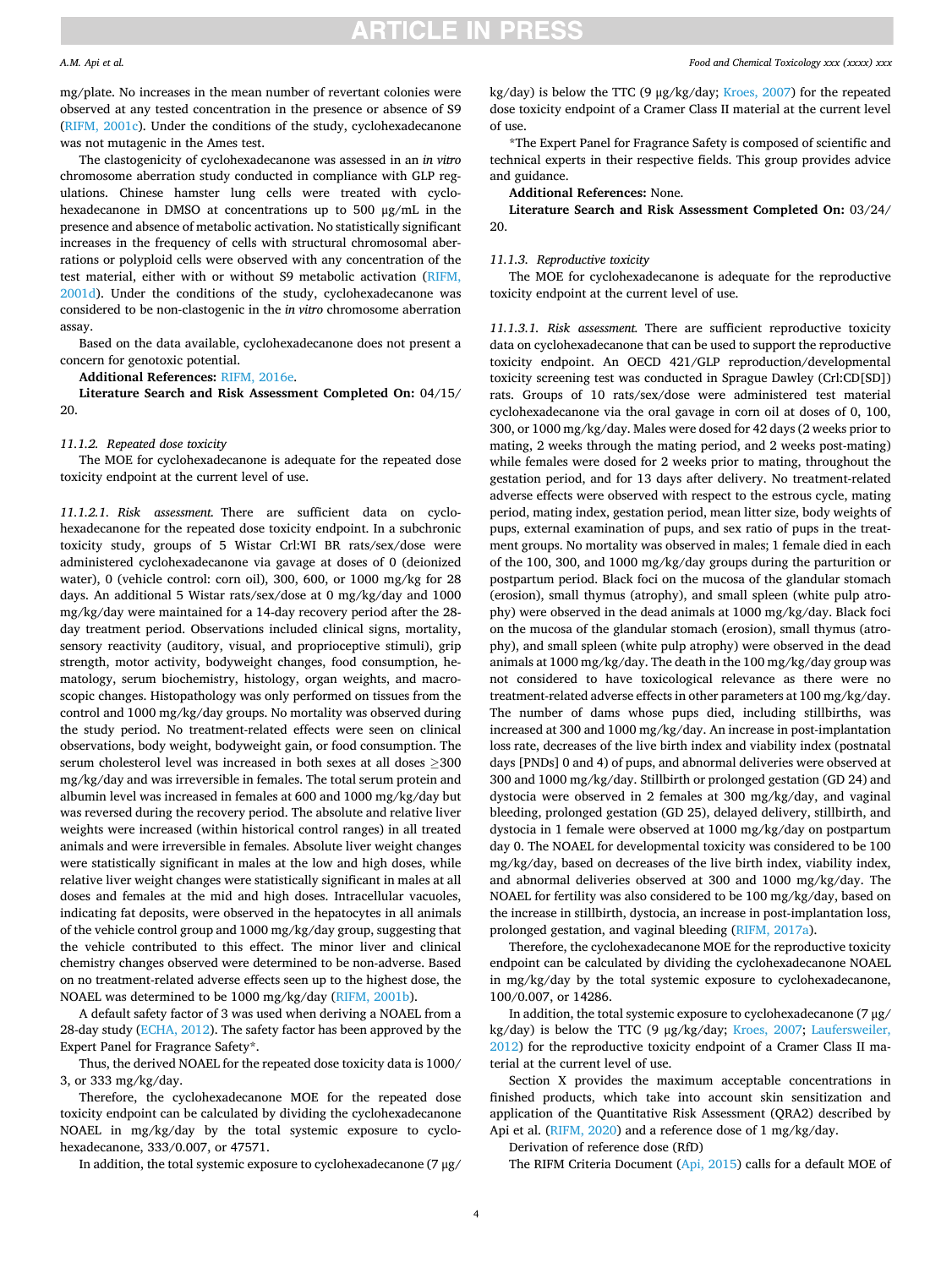#### *A.M. Api et al.*

100 (10  $\times$  10), based on uncertainty factors applied for interspecies (10  $\times$  ) and intraspecies (10  $\times$  ) differences. The reference dose for cyclohexadecanone was calculated by dividing the lowest NOAEL (from the Repeated Dose and Reproductive Toxicity sections) of 100 mg/kg/day by the uncertainty factor,  $100 = 1$  mg/kg/day.

**Additional References:** None.

**Literature Search and Risk Assessment Completed On:** 04/14/ 20.

## *11.1.4. Skin sensitization*

Based on the existing data and read-across 5-cyclotetradecen-1-one, 3-methyl-, (5E)- and (5Z)- (CAS # 259854-71-2, 259854-70-1, respectively), cyclohexadecanone is considered a skin sensitizer with a defined NESIL of 10000  $\mu$ g/cm<sup>2</sup>.

*11.1.4.1. Risk assessment.* Limited skin sensitization studies are available for cyclohexadecanone. Based on the existing data and read-across materials 5-cyclotetradecen-1-one, 3-methyl-, (5E)- and (5Z)- (CAS # 259854-71-2, 25984-70-1; see Section [VI](#page-2-0)), cyclohexadecanone is considered a skin sensitizer. The chemical structures of these materials indicate that they would be expected to react with skin proteins directly ([Roberts, 2007;](#page-9-0) OECD Toolbox v4.2). The read-across material, 5-cyclotetradecen-1-one, 3-methyl-, (5E)-, was found to be negative in an *in vitro* direct peptide reactivity assay (DPRA) and KeratinoSens test but positive in the human cell line activation test (h-CLAT) ([RIFM, 2016c](#page-8-0); [RIFM, 2016d;](#page-8-0) [RIFM, 2016f\)](#page-8-0). However, in a guinea pig maximization test, cyclohexadecanone did not present reactions indicative of sensitization up to 25% ([RIFM, 2001a\)](#page-8-0). In a murine local lymph node assay (LLNA), read-across material 5-cyclotetradecen-1-one, 3-methyl-, (5Z) was found to be sensitizing with an EC3 value of 16.4% (4100  $\mu$ g/cm<sup>2</sup>) ([RIFM, 2004b](#page-8-0)). In a guinea pig open epicutaneous test, read-across material 5-cyclotetradecen-1-one, 3-methyl-, (5Z)- did not present reactions indicative of sensitization [\(RIFM, 2005a](#page-8-0)). Additionally, in 3 Confirmation of No Induction in Humans tests (CNIH) with 20% (10000 μg/cm<sup>2</sup>), 10% (5000 μg/cm<sup>2</sup>), and 6% (3000 μg/cm<sup>2</sup>) of read-across material 5-cyclotetradecen-1-one, 3-methyl-, (5Z)- in 3:1 diethyl phthalate:ethanol and dimethyl phthalate, no reaction indicative of sensitization was observed in any of the 97, 103, and 54 volunteers, respectively [\(RIFM, 2006; RIFM, 2005b; RIFM, 2004a\)](#page-8-0).

Based on the weight of evidence (WoE) from structural analysis, animal studies, and data on the read-across material 5-cyclotetradecen-1-one, 3-methyl-, (5E)- and (5Z)-, cyclohexadecanone is a sensitizer with a WoE NESIL of 10000 μg/cm<sup>2</sup> (see Table 1). Section X provides the maximum acceptable concentrations in finished products, which take into account skin sensitization and application of the Quantitative Risk Assessment (QRA2) described by Api et al. ([RIFM, 2020\)](#page-9-0) and a reference dose of 1 mg/kg/day.

**Additional References:** [RIFM, 2005a;](#page-8-0) [ECHA, 2019](#page-8-0): Skin sensitization 001 key study.

**Literature Search and Risk Assessment Completed On:** 04/14/ 20.

## *11.1.5. Phototoxicity/photoallergenicity*

Based on the available UV/Vis spectra, cyclohexadecanone would not be expected to present a concern for phototoxicity or photoallergenicity.

*11.1.5.1. Risk assessment.* There are no phototoxicity studies available for cyclohexadecanone in experimental models. UV/Vis absorption spectra indicate no significant absorption between 290 and 700 nm. The corresponding molar absorption coefficient is well below the benchmark of concern for phototoxicity and photoallergenicity [\(Henry, 2009](#page-8-0)). Based on the lack of absorbance, cyclohexadecanone does not present a concern for phototoxicity or photoallergenicity.

## *Food and Chemical Toxicology xxx (xxxx) xxx*

#### **Table 1**

Data summary for 5-cyclotetradecen-1-one, 3-methyl-, (5E)- and (5Z)- as readacross material for cyclohexadecanone.

| <b>LLNA</b><br>Potency                                                       | Human Data                                             |                                                                |                                                               |                                                             |                                                                       |
|------------------------------------------------------------------------------|--------------------------------------------------------|----------------------------------------------------------------|---------------------------------------------------------------|-------------------------------------------------------------|-----------------------------------------------------------------------|
| Weighted<br>Mean EC3<br>Value<br>$\mu$ g/cm <sup>2</sup><br>(No.<br>Studies) | Classification<br>Based on<br>Animal Data <sup>a</sup> | NOEL-<br><b>CNIH</b><br>(Induction)<br>$\mu$ g/cm <sup>2</sup> | NOEL-<br><b>HMT</b><br>(Induction)<br>$\mu$ g/cm <sup>2</sup> | LOEL <sup>b</sup><br>(Induction)<br>$\mu$ g/cm <sup>2</sup> | Wo <sub>E</sub><br><b>NESIL<sup>c</sup></b><br>$\mu$ g/<br>$\rm cm^2$ |
| 4100 [1]                                                                     | Weak                                                   | 10000                                                          | <b>NA</b>                                                     | <b>NA</b>                                                   | 10000                                                                 |

 $NOEL = No observed effect level; CNIH = Confirmation of No Induction in$ Humans test; HMT = Human Maximization Test; LOEL = lowest observed effect level; NA = Not Available.<br><sup>a</sup> Based on animal data using classification defined in ECETOC, Technical

Report No. 87, 2003.<br><sup>b</sup> Data derived from CNIH or HMT.<br><sup>c</sup> WoE NESIL limited to 2 significant figures.

*11.1.5.2. UV spectra analysis.* UV/Vis absorption spectra (OECD TG 101) were obtained. The spectra indicate no significant absorbance in the range of 290–700 nm. The molar absorption coefficient is below the benchmark of concern for phototoxic effects, 1000 L mol<sup>-1</sup> • cm<sup>-1</sup> ([Henry, 2009\)](#page-8-0).

#### **Additional References:** None.

**Literature Search and Risk Assessment Completed On:** 03/20/20.

#### *11.1.6. Local respiratory toxicity*

The MOE could not be calculated due to a lack of appropriate data. The exposure level for cyclohexadecanone is below the Cramer Class III\* TTC value for inhalation exposure local effects.

*11.1.6.1. Risk assessment.* There are no inhalation data available on cyclohexadecanone. Based on the Creme RIFM Model, the inhalation exposure is 0.025 mg/day. This exposure is 18.8 lower than the Cramer Class III\* TTC value of 0.47 mg/day (based on human lung weight of 650 g; [Carthew, 2009](#page-8-0)); therefore, the exposure at the current level of use is deemed safe.

\*As per [Carthew et al. \(2009\)](#page-8-0), Cramer Class II materials default to Cramer Class III for the local respiratory toxicity endpoint.

**Additional References:** None.

**Literature Search and Risk Assessment Completed On:** 04/14/20.

#### *11.2. Environmental endpoint summary*

#### *11.2.1. Screening-level assessment*

A screening-level risk assessment of cyclohexadecanone was performed following the RIFM Environmental Framework ([Salvito, 2002](#page-9-0)), which provides 3 tiered levels of screening for aquatic risk. In Tier 1, only the material's regional VoU, its log  $K<sub>OW</sub>$ , and its molecular weight are needed to estimate a conservative risk quotient (RQ), expressed as the ratio Predicted Environmental Concentration/Predicted No Effect Concentration (PEC/PNEC). A general QSAR with a high uncertainty factor applied is used to predict fish toxicity, as discussed in [Salvito et al.](#page-9-0)  [\(2002\).](#page-9-0) In Tier 2, the RQ is refined by applying a lower uncertainty factor to the PNEC using the ECOSAR model [\(US EPA, 2012b](#page-9-0)), which provides chemical class-specific ecotoxicity estimates. Finally, if necessary, Tier 3 is conducted using measured biodegradation and ecotoxicity data to refine the RQ, thus allowing for lower PNEC uncertainty factors. The data for calculating the PEC and PNEC for this safety assessment are provided in the table below. For the PEC, the range from the most recent IFRA Volume of Use Survey is reviewed. The PEC is then calculated using the actual regional tonnage, not the extremes of the range. Following the RIFM Environmental Framework, cyclohexadecanone was identified as a fragrance material with the potential to present a possible risk to the aquatic environment (i.e., its screening-level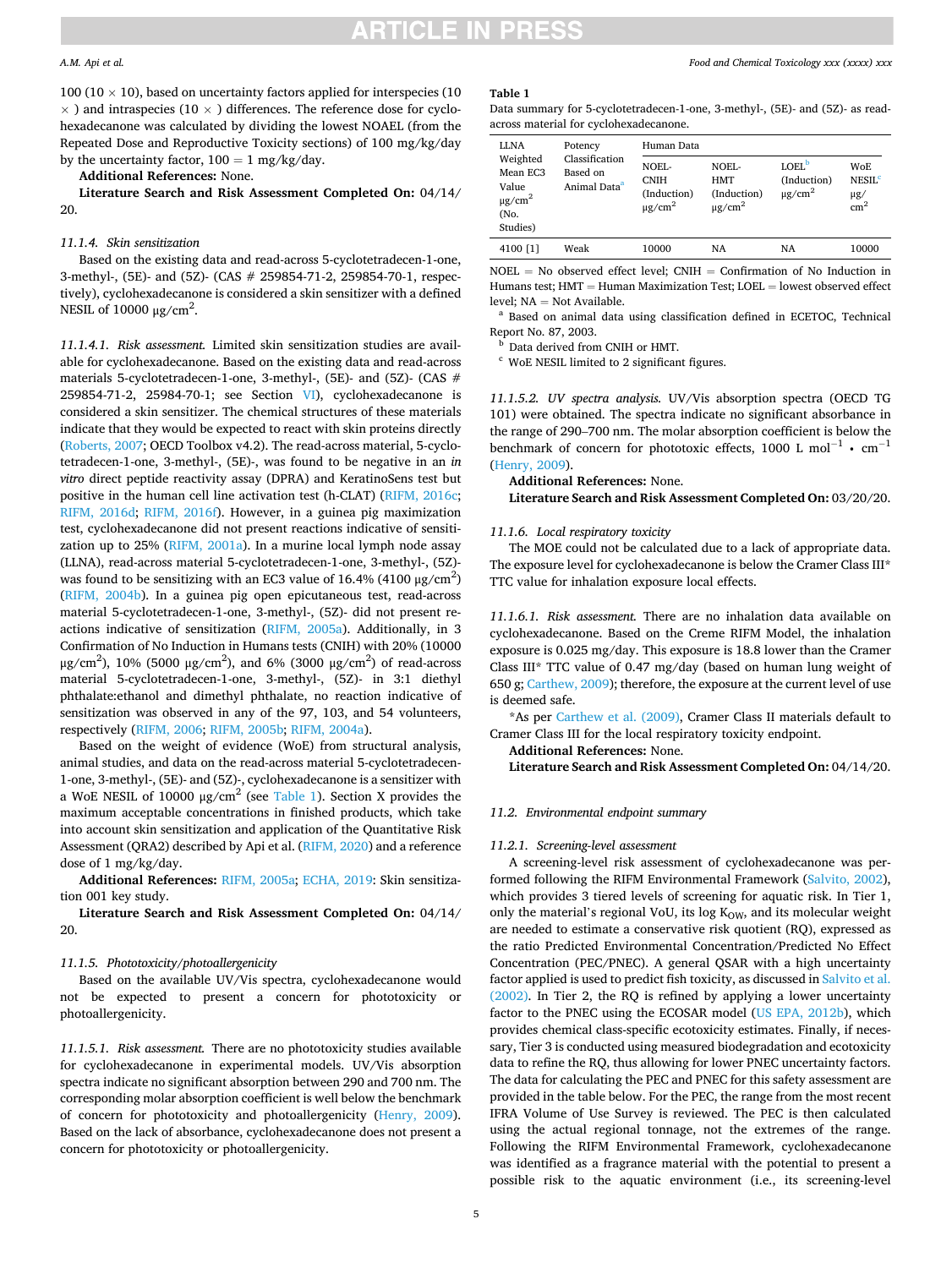## TICI E IN PRES

#### *Food and Chemical Toxicology xxx (xxxx) xxx*

#### *A.M. Api et al.*

#### PEC/PNEC *>*1).

A screening-level hazard assessment using EPI Suite v4.11 ([US EPA,](#page-9-0)  [2012a\)](#page-9-0) identified cyclohexadecanone as not possibly persistent but bioaccumulative based on its structure and physical–chemical properties. This screening-level hazard assessment considers the potential for a material to be persistent *and* bioaccumulative *and* toxic, or very persistent *and* very bioaccumulative as defined in the Criteria Document ([Api, 2015\)](#page-8-0). As noted in the Criteria Document, the screening criteria applied are the same as those used in the EU for REACH [\(ECHA, 2012](#page-8-0)). For persistence, if the EPI Suite model BIOWIN 3 predicts a value *<* 2.2 and either BIOWIN 2 or BIOWIN 6 predicts a value *<* 0.5, then the material is considered potentially persistent. A material would be considered potentially bioaccumulative if the EPI Suite model BCFBAF predicts a fish BCF ≥2000 L/kg. Ecotoxicity is determined in the above screening-level risk assessment. If, based on these model outputs (Step 1), additional assessment is required, a WoE-based review is then performed (Step 2). This review considers available data on the material's physical–chemical properties, environmental fate (e.g., OECD Guideline biodegradation studies or die-away studies), fish bioaccumulation, and higher-tier model outputs (e.g., US EPA's BIOWIN and BCFBAF found in EPI Suite v4.11). Data on persistence and bioaccumulation are reported below and summarized in the Environmental Safety Assessment section prior to Section [1](#page-1-0).

## [RIFM, 2016b](#page-8-0): The ready biodegradability of the test material was evaluated using the manometric respirometry test according to the OECD 301F guideline. Biodegradation of 47% was observed after 28 days.

[RIFM, 2017b](#page-9-0): The inherent biodegradability of the test material was evaluated using the manometric respirometry test according to the OECD 302C guideline. Biodegradation of 79% was observed after 28 days.

*11.2.2.1.2. Ecotoxicity.* [RIFM, 2001g:](#page-8-0) An algae inhibition test (limit test) was performed according to the OECD 201 guideline under static conditions. The 72-h EC50 values for growth rate and biomass-based on measured concentrations were both reported to be *>* 0.18 mg/L.

[RIFM, 2001f:](#page-8-0) A *Daphnia magna* acute immobilization test (limit test) was performed according to the OECD 202 guideline under static conditions. The 48-h EC50 value based on the mean measured concentration was reported to be *>* 0.19 mg/L.

[RIFM, 2001e](#page-8-0): The acute fish (zebrafish) toxicity test (limit test) was performed according to the OECD 203 guideline under semi-static conditions. The 96-h LC50 value based on measured concentration was reported to be *>* 0.10 mg/L.

*11.2.2.1.3. Other available data.* Cyclohexadecanone has been registered for REACH with no additional data available at this time.

## *11.2.2. Risk assessment*

Based on current VoU (2015), cyclohexadecanone presents a risk to

#### *11.2.3. Risk assessment refinement*

Ecotoxicological data and PNEC derivation (all endpoints reported in mg/L; PNECs in μg/L)

|                       | <b>LC50</b> | <b>EC50</b> | EC50 (Algae)                          | AF      |             | <b>Chemical Class</b>   |
|-----------------------|-------------|-------------|---------------------------------------|---------|-------------|-------------------------|
|                       |             |             |                                       |         | PNEC (µg/L) |                         |
|                       | (Fish)      | (Daphnia)   | (mg/L)                                |         |             |                         |
|                       | (mg/L)      | (mg/L)      |                                       |         |             |                         |
| <b>RIFM Framework</b> |             |             |                                       |         |             |                         |
| Screening-level       | 0.0031      |             |                                       | 1000000 | 0.0000031   |                         |
| (Tier 1)              |             |             |                                       |         |             |                         |
| <b>ECOSAR Acute</b>   |             |             |                                       |         |             | <b>Neutral Organics</b> |
| Endpoints (Tier 2)    | 0.046       | 0.038       | 0.133                                 | 10000   | 0.0038      |                         |
| v1.11                 |             |             |                                       |         |             |                         |
|                       |             |             | Tier 3: Measured Data Including REACH |         |             |                         |
|                       | <b>LC50</b> | <b>EC50</b> | <b>NOEC</b>                           | AF      | PNEC        | Comments                |
| Fish                  | >0.10       |             |                                       | 1000    | 0.10        |                         |
| Daphnia               |             | >0.19       |                                       |         |             |                         |
| Algae                 |             | >0.18       |                                       |         |             |                         |

the aquatic compartment in the screening-level assessment.

#### *11.2.2.1. Key studies*

*11.2.2.1.1. Biodegradation.* [RIFM, 2001h](#page-8-0)**:** The ready biodegradability of the test material was evaluated using the modified strum test according to the OECD 301B guideline. Biodegradation of 43% was observed after 28 days.

Endpoints used to calculate PNEC are underlined. Exposure information and PEC calculation (following RIFM Framework: [Salvito, 2002](#page-9-0))

| Exposure                          | Europe (EU) | North America (NA)       |
|-----------------------------------|-------------|--------------------------|
| Log K <sub>ow</sub> Used          | 7.77        | 7.77                     |
| <b>Biodegradation Factor Used</b> |             |                          |
|                                   |             | (continued on next page) |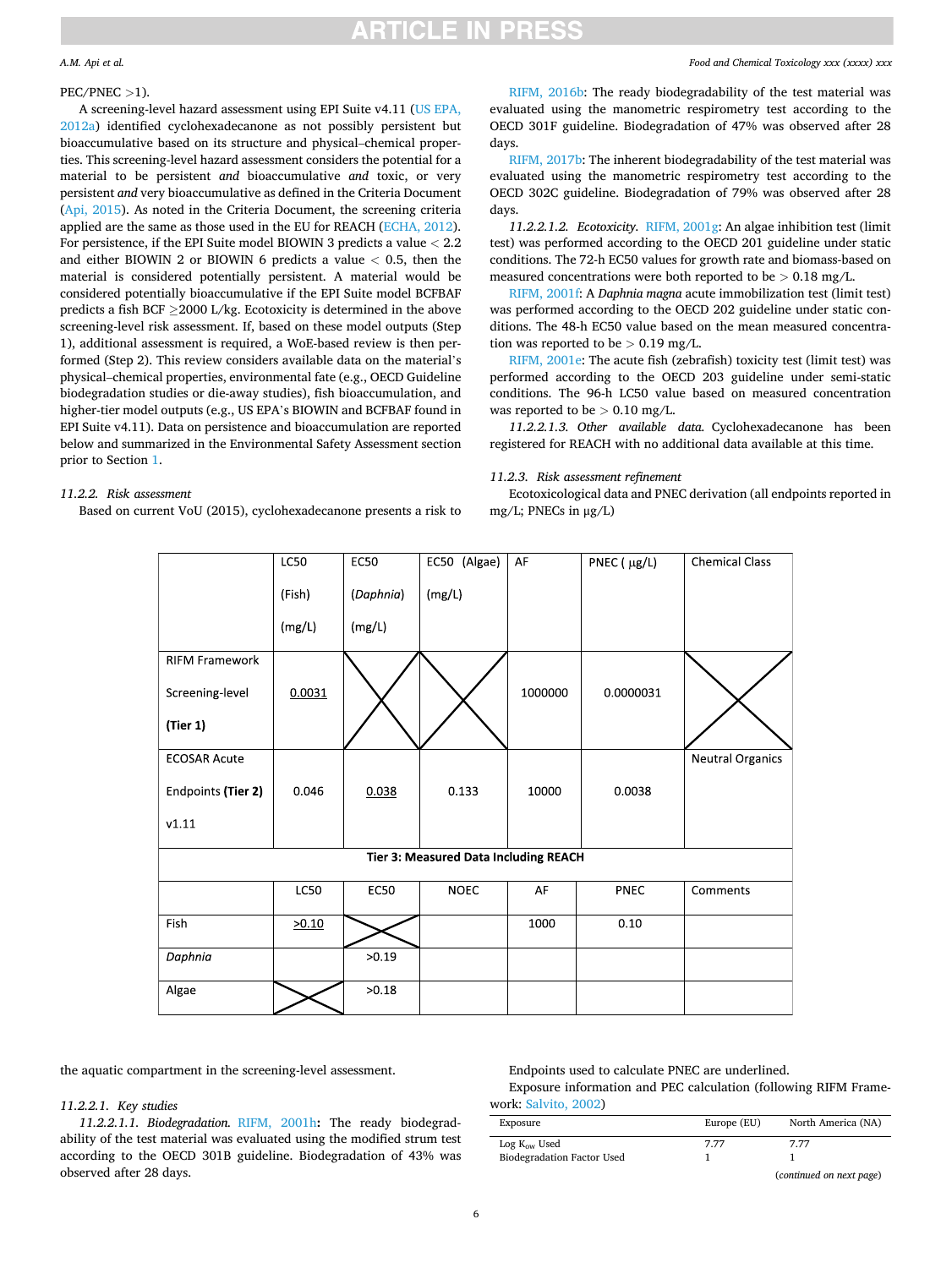# TICI F IN PRF

## *A.M. Api et al.*

### (*continued* )

| Exposure                               | Europe (EU) | North America (NA) |
|----------------------------------------|-------------|--------------------|
|                                        |             |                    |
| Dilution Factor                        |             |                    |
| Regional Volume of Use Tonnage Band    | $1 - 10$    | $1 - 10$           |
| <b>Risk Characterization: PEC/PNEC</b> |             |                    |

Based on available data, the RQ for this class of material is *<* 1. No further assessment is necessary.

The RIFM PNEC is 0.10 μg/L. The revised PEC/PNECs for EU and NA are *<*1; therefore, the material does not present a risk to the aquatic environment at the current reported volumes of use.

**Literature Search and Risk Assessment Completed On:** 04/14/20.

## **12. Literature Search\***

- **RIFM Database:** Target, Fragrance Structure-Activity Group materials, other references, JECFA, CIR, SIDS
- **ECHA:** <https://echa.europa.eu/>
- **NTP:** <https://ntp.niehs.nih.gov/>
- **OECD Toolbox:** [https://www.oecd.org/chemicalsafety/risk-assess](https://www.oecd.org/chemicalsafety/risk-assessment/oecd-qsar-toolbox.htm)  [ment/oecd-qsar-toolbox.htm](https://www.oecd.org/chemicalsafety/risk-assessment/oecd-qsar-toolbox.htm)
- **SciFinder:** [https://scifinder.cas.org/scifinder/view/scifinder/scifin](https://scifinder.cas.org/scifinder/view/scifinder/scifinderExplore.jsf)  [derExplore.jsf](https://scifinder.cas.org/scifinder/view/scifinder/scifinderExplore.jsf)
- **PubMed:** <https://www.ncbi.nlm.nih.gov/pubmed>
- **National Library of Medicine's Toxicology Information Services:**  <https://toxnet.nlm.nih.gov/>
- **IARC:** [https://monographs.iarc.fr](https://monographs.iarc.fr/)

#### *Food and Chemical Toxicology xxx (xxxx) xxx*

- **OECD SIDS:** <https://hpvchemicals.oecd.org/ui/Default.aspx>
- **EPA ACToR:** <https://actor.epa.gov/actor/home.xhtml>
- **US EPA HPVIS:** [https://ofmpub.epa.gov/oppthpv/public\\_search.](https://ofmpub.epa.gov/oppthpv/public_search.publicdetails?submission_id=24959241&ShowComments=Yes&sqlstr=null&recordcount=0&User_title=DetailQuery%20Results&EndPointRpt=Y)  [publicdetails?submission\\_id](https://ofmpub.epa.gov/oppthpv/public_search.publicdetails?submission_id=24959241&ShowComments=Yes&sqlstr=null&recordcount=0&User_title=DetailQuery%20Results&EndPointRpt=Y)=24959241&ShowComments=Yes &sqlstr=null&recordcount=0&User\_title=[DetailQuery%20Results](https://ofmpub.epa.gov/oppthpv/public_search.publicdetails?submission_id=24959241&ShowComments=Yes&sqlstr=null&recordcount=0&User_title=DetailQuery%20Results&EndPointRpt=Y) &EndPointRpt=[Y#submission](https://ofmpub.epa.gov/oppthpv/public_search.publicdetails?submission_id=24959241&ShowComments=Yes&sqlstr=null&recordcount=0&User_title=DetailQuery%20Results&EndPointRpt=Y)
- **Japanese NITE:** [https://www.nite.go.jp/en/chem/chrip/chrip\\_sear](https://www.nite.go.jp/en/chem/chrip/chrip_search/systemTop)  [ch/systemTop](https://www.nite.go.jp/en/chem/chrip/chrip_search/systemTop)
- **Japan Existing Chemical Data Base (JECDB):** [http://dra4.nihs.go.](http://dra4.nihs.go.jp/mhlw_data/jsp/SearchPageENG.jsp)  [jp/mhlw\\_data/jsp/SearchPageENG.jsp](http://dra4.nihs.go.jp/mhlw_data/jsp/SearchPageENG.jsp)
- **Google:** [https://www.google.com](https://www.google.com/webhp?tab=ww&ei=KMSoUpiQK-arsQS324GwBg&ved=0CBQQ1S4)
- **ChemIDplus:** <https://chem.nlm.nih.gov/chemidplus/>

Search keywords: CAS number and/or material names.

\*Information sources outside of RIFM's database are noted as appropriate in the safety assessment. This is not an exhaustive list. The links listed above were active as of 04/19/21.

### **Declaration of competing interest**

The authors declare that they have no known competing financial interests or personal relationships that could have appeared to influence the work reported in this paper. We wish to confirm that there are no known conflicts of interest associated with this publication and there has been no significant financial support for this work that could have influenced its outcome. RIFM staff are employees of the Research Institute for Fragrance Materials, Inc. (RIFM). The Expert Panel receives a small honorarium for time spent reviewing the subject work.

## **Appendix A. Supplementary data**

Supplementary data to this article can be found online at [https://doi.org/10.1016/j.fct.2021.112487.](https://doi.org/10.1016/j.fct.2021.112487)

### **Appendix**

*Read-across Justification* 

### *Methods*

The read-across analogs were identified following the strategy for structuring and reporting a read-across prediction of toxicity as described in [Schultz et al. \(2015\)](#page-9-0). The strategy is also consistent with the guidance provided by OECD within Integrated Approaches for Testing and Assessment ([OECD, 2015](#page-8-0)) and the European Chemicals Agency read-across assessment framework [\(ECHA, 2017\)](#page-8-0).

- First, materials were clustered based on their structural similarity. Second, data availability and data quality on the selected cluster were examined. Third, appropriate read-across analogs from the cluster were confirmed by expert judgment.
- Tanimoto structure similarity scores were calculated using FCFC4 fingerprints ([Rogers and Hahn, 2010](#page-9-0)).
- The physical–chemical properties of the target material and the read-across analogs were calculated using EPI Suite v4.11 ([US EPA, 2012a](#page-9-0)).
- $\bullet$  J<sub>max</sub> values were calculated using RIFM's Skin Absorption Model (SAM). The parameters were calculated using the consensus model (Shen et al., [2014](#page-9-0)).
- DNA binding, mutagenicity, genotoxicity alerts, and oncologic classification predictions were generated using OECD QSAR Toolbox v4.2 [\(OECD,](#page-8-0)  [2018](#page-8-0)).
- ER binding and repeat dose categorization were generated using OECD QSAR Toolbox v4.2 [\(OECD, 2018\)](#page-8-0).
- Developmental toxicity was predicted using CAESAR v2.1.7 [\(Cassano et al., 2010](#page-8-0)).
- Protein binding was predicted using OECD QSAR Toolbox v4.2 ([OECD, 2018](#page-8-0)), and skin sensitization was predicted using Toxtree.
- The major metabolites for the target material and read-across analogs were determined and evaluated using OECD QSAR Toolbox v4.2 [\(OECD,](#page-8-0)  [2018](#page-8-0)).

|                                  | Target Material                | Read-across Material                                     | Read-across Material                                     |
|----------------------------------|--------------------------------|----------------------------------------------------------|----------------------------------------------------------|
| <b>Principal Name</b><br>CAS No. | Cvclohexadecanone<br>2550-52-9 | 5-Cyclotetradecen-1-one, 3-methyl-, (5E)-<br>259854-70-1 | 5-Cyclotetradecen-1-one, 3-methyl-, (5Z)-<br>259854-71-2 |
| Structure                        |                                |                                                          |                                                          |

(*continued on next page*)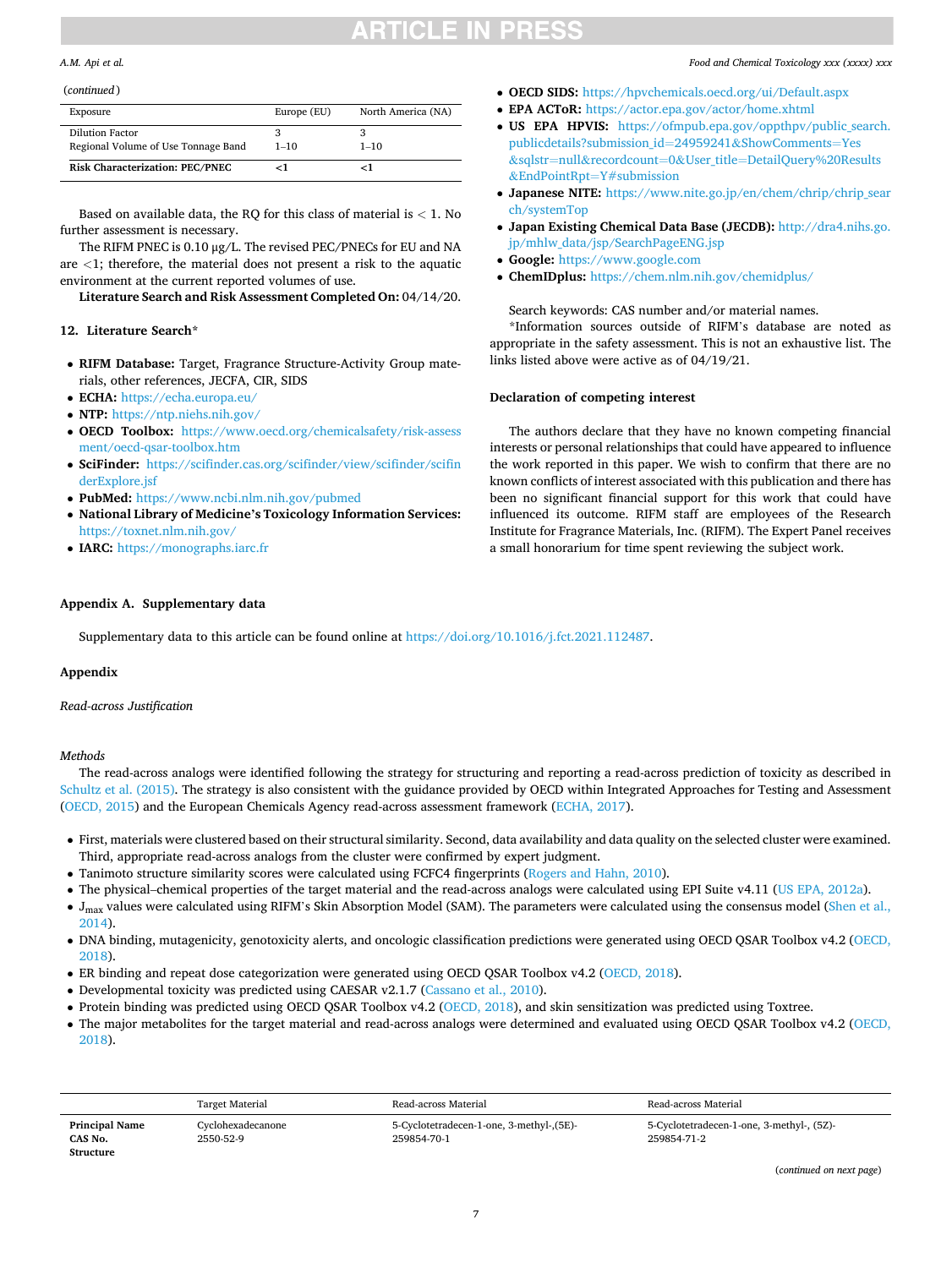*Food and Chemical Toxicology xxx (xxxx) xxx*

## (*continued* ) *A.M. Api et al.*

| , concuración                                                                                                                 | <b>Target Material</b>                                         | Read-across Material                                           | Read-across Material                                           |
|-------------------------------------------------------------------------------------------------------------------------------|----------------------------------------------------------------|----------------------------------------------------------------|----------------------------------------------------------------|
|                                                                                                                               |                                                                |                                                                |                                                                |
|                                                                                                                               | Ō                                                              | $H_3C$<br>O                                                    | $H_3C$                                                         |
| <b>Similarity (Tanimoto</b><br>Score)                                                                                         |                                                                | 0.42                                                           | 0.42                                                           |
| Endpoint                                                                                                                      |                                                                | • Skin sensitization                                           | • Skin sensitization                                           |
| Molecular Formula                                                                                                             | $C_{16}H_{30}O$                                                | $C_{15}H_{26}O$                                                | $C_{15}H_{26}O$                                                |
| <b>Molecular Weight</b>                                                                                                       | 238.41                                                         | 222.37                                                         | 222.37                                                         |
| Melting Point (°C, EPI<br>Suite)                                                                                              | 52.35                                                          | 44.10                                                          | 44.10                                                          |
| Boiling Point (°C, EPI<br>Suite)                                                                                              | 339.75                                                         | 322.85                                                         | 322.85                                                         |
| Vapor Pressure (Pa @<br>25°C, EPI Suite)                                                                                      | 0.03                                                           | 0.10                                                           | 0.10                                                           |
| Water Solubility (mg/<br>L, @ 25°C, WSKOW<br>v1.42 in EPI Suite)                                                              | 0.19                                                           | 1.08                                                           | 1.08                                                           |
| Log K <sub>ow</sub>                                                                                                           | 6.04                                                           | 5.26                                                           | 5.26                                                           |
| $J_{\text{max}}$ (µg/cm <sup>2</sup> /h, SAM)                                                                                 | 0.03                                                           | 0.16                                                           | 0.16                                                           |
| Henry's Law (Pa $\cdot$ m <sup>3</sup> /<br>mol, Bond Method,<br><b>EPI</b> Suite)                                            | 88.05                                                          | 58.36                                                          | 58.36                                                          |
| <b>Skin Sensitization</b>                                                                                                     |                                                                |                                                                |                                                                |
| <b>Protein Binding</b><br>(OASIS v1.1)                                                                                        | No alert found                                                 | No alert found                                                 | No alert found                                                 |
| <b>Protein Binding</b><br>(OECD)                                                                                              | No alert found                                                 | No alert found                                                 | No alert found                                                 |
| <b>Protein Binding</b><br>Potency                                                                                             | Not possible to classify according to<br>these rules (GSH)     | Not possible to classify according to these rules (GSH)        | Not possible to classify according to these rules<br>(GSH)     |
| <b>Protein Binding Alerts</b>                                                                                                 | Nucleophilic addition Nucleophilic                             | Nucleophilic addition Nucleophilic addition >>                 | Nucleophilic addition Nucleophilic addition >>                 |
| for Skin                                                                                                                      | addition >> Addition to carbon-hetero                          | Addition to carbon-hetero double bonds                         | Addition to carbon-hetero double bonds                         |
| <b>Sensitization (OASIS</b>                                                                                                   | double bonds Nucleophilic addition >>                          | Nucleophilic addition >> Addition to carbon-hetero             | Nucleophilic addition >> Addition to carbon-hetero             |
| v1.1)                                                                                                                         | Addition to carbon-hetero double<br>bonds $\gg$ Ketones        | $double$ bonds $\gg$ Ketones                                   | double bonds $\gg$ Ketones                                     |
| <b>Skin Sensitization</b><br><b>Reactivity Domains</b><br>(Toxtree v2.6.13)<br>Metabolism                                     | No skin sensitization reactivity domains<br>alerts identified. | No skin sensitization reactivity domains alerts<br>identified. | No skin sensitization reactivity domains alerts<br>identified. |
| Rat Liver S9<br>Metabolism<br>Simulator and<br><b>Structural Alerts for</b><br><b>Metabolites (OECD</b><br>QSAR Toolbox v4.2) | See Supplemental Data 1                                        | See Supplemental Data 2                                        | See Supplemental Data 3                                        |

#### *Summary*

There are insufficient toxicity data on cyclohexadecanone (CAS # 2550-52-9). Hence, *in silico* evaluation was conducted to determine read-across analogs for this material. Based on structural similarity, reactivity, physical–chemical properties, and expert judgment, 5-cyclotetradecen-1-one, 3 methyl-,(5E)- (CAS # 259854-70-1) and 5-cyclotetradecen-1-one, 3-methyl-, (5Z)- (CAS # 259854-71-2) were identified as read-across analogs with sufficient data for toxicological evaluation.

#### *Conclusions*

- 5-Cyclotetradecen-1-one, 3-methyl-,(5E)- (CAS # 259854-70-1) and 5-cyclotetradecen-1-one, 3-methyl-, (5Z)- (CAS # 259854-71-2) were used as read-across analogs for the target material 3-methyl-1-cyclopentadecanone (CAS # 541-91-3) for the skin sensitization endpoint.
- o The target material and the read-across analog are structurally similar and belong to the structural class of ketones.
- o The key difference between the target material and the read-across analog is that the read-across has an additional double bond at the fifth position. Moreover, the target material has a slightly larger cyclic ring than the read-across. This structural difference is toxicologically insignificant.
- o The similarity between the target material and the read-across analog is indicated by the Tanimoto score presented in the table above. The differences in the structures that are responsible for a Tanimoto score *<*1 are not relevant from a toxicological perspective.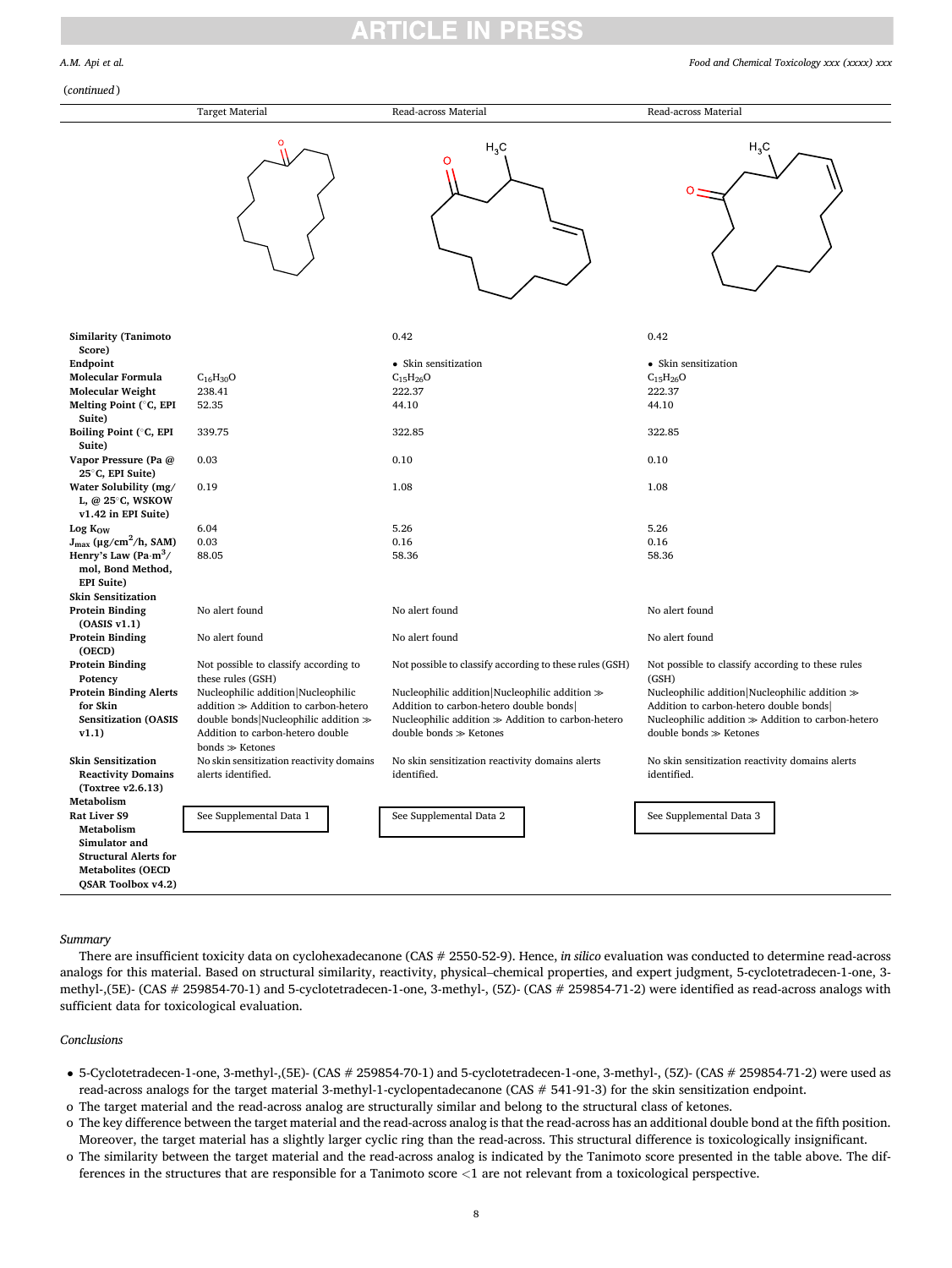#### <span id="page-8-0"></span>*A.M. Api et al.*

#### *Food and Chemical Toxicology xxx (xxxx) xxx*

- o The physical–chemical properties of the target material and the read-across analog are sufficiently similar to enable a comparison of their toxicological properties.
- o According to the OECD QSAR Toolbox v4.2, structural alerts for toxicological endpoints are consistent between the target material and the readacross analog.
- o The target material and the read-across analogs have an alert for undergoing nucleophilic addition to carbon-hetero double bonds in carbonyl compounds by the protein Binding (OASIS v1.1 QSAR Toolbox v4.2) *in silico* model for skin sensitization. A chemical with this structural alert could interact with proteins via nucleophilic addition to ketones. Simple ketones are usually too weakly reactive to sensitize unless log P is very high. This is taken into account in the TIMES SS model by defining a threshold of log K<sub>ow</sub> >4 for weak skin sensitizers. Both the target material and read-across analogs are simpler ketones with log K<sub>ow</sub> > 4. Based on the existing data and read-across to 5-cyclotetradecen-1-one, 3-methyl-, (5E)- and (5Z)-(CAS  $\#$  259854-71-2, 25984-70-1), 3-methyl-1-cyclopentadecanone is considered a skin sensitizer with a defined NESIL of 10000  $\mu$ g/cm<sup>2</sup>. Therefore, based on the structural similarity between the target material and the read-across analogs as well as the data for the read-across analogs, the *in silico* alerts on these materials are superseded by the data.
- o The target material and the read-across analog are expected to be metabolized similarly, as shown by the metabolism simulator.
- o The structural alerts for the endpoints evaluated are consistent between the metabolites of the read-across analog and the target material.

#### **References**

- [Api, A.M., Belsito, D., Bruze, M., Cadby, P., Calow, P., Dagli, M.L., Dekant, W., Ellis, G.,](http://refhub.elsevier.com/S0278-6915(21)00520-2/sref1)  [Fryer, A.D., Fukayama, M., Griem, P., Hickey, C., Kromidas, L., Lalko, J.F.,](http://refhub.elsevier.com/S0278-6915(21)00520-2/sref1)  [Liebler, D.C., Miyachi, Y., Politano, V.T., Renskers, K., Ritacco, G., Salvito, D.,](http://refhub.elsevier.com/S0278-6915(21)00520-2/sref1)  [Schultz, T.W., Sipes, I.G., Smith, B., Vitale, D., Wilcox, D.K., 2015. Criteria for the](http://refhub.elsevier.com/S0278-6915(21)00520-2/sref1)  [Research Institute for fragrance materials, Inc. \(RIFM\) safety evaluation process for](http://refhub.elsevier.com/S0278-6915(21)00520-2/sref1)  [fragrance ingredients. Food Chem. Toxicol. 82, S1](http://refhub.elsevier.com/S0278-6915(21)00520-2/sref1)–S19.
- [Carthew, P., Clapp, C., Gutsell, S., 2009. Exposure based waiving: the application of the](http://refhub.elsevier.com/S0278-6915(21)00520-2/sref2)  [toxicological threshold of concern \(TTC\) to inhalation exposure for aerosol](http://refhub.elsevier.com/S0278-6915(21)00520-2/sref2) [ingredients in consumer products. Food Chem. Toxicol. 47 \(6\), 1287](http://refhub.elsevier.com/S0278-6915(21)00520-2/sref2)–1295.
- [Cassano, A., Manganaro, A., Martin, T., Young, D., Piclin, N., Pintore, M., Bigoni, D.,](http://refhub.elsevier.com/S0278-6915(21)00520-2/sref3) [Benfenati, E., 2010. CAESAR models for developmental toxicity. Chem. Cent. J. \(4](http://refhub.elsevier.com/S0278-6915(21)00520-2/sref3)  [Suppl. 1\), S4](http://refhub.elsevier.com/S0278-6915(21)00520-2/sref3).
- [Comiskey, D., Api, A.M., Barratt, C., Daly, E.J., Ellis, G., McNamara, C., O](http://refhub.elsevier.com/S0278-6915(21)00520-2/sref4)'Mahony, C., Robison, S.H., Safford, B., Smith, B., Tozer, S., 2015. Novel database for exposure [fragrance ingredients in cosmetics and personal care products. Regul. Toxicol.](http://refhub.elsevier.com/S0278-6915(21)00520-2/sref4) [Pharmacol. 72 \(3\), 660](http://refhub.elsevier.com/S0278-6915(21)00520-2/sref4)–672.
- [Comiskey, D., Api, A.M., Barrett, C., Ellis, G., McNamara, C., O](http://refhub.elsevier.com/S0278-6915(21)00520-2/sref5)'Mahony, C., Robison, S. [H., Rose, J., Safford, B., Smith, B., Tozer, S., 2017. Integrating habits and practices](http://refhub.elsevier.com/S0278-6915(21)00520-2/sref5)  [data for soaps, cosmetics and air care products into an existing aggregate exposure](http://refhub.elsevier.com/S0278-6915(21)00520-2/sref5)  [model. Regul. Toxicol. Pharmacol. 88, 144](http://refhub.elsevier.com/S0278-6915(21)00520-2/sref5)–156.
- ECHA, 2012. Guidance on Information Requirements and Chemical Safety Assessment. November 2012 v2.1. <http://echa.europa.eu/>.
- ECHA, 2017. Read-across Assessment Framework (RAAF). Retrieved from. [https://echa.](https://echa.europa.eu/documents/10162/13628/raaf_en.pdf/614e5d61-891d-4154-8a47-87efebd1851a)  [europa.eu/documents/10162/13628/raaf\\_en.pdf/614e5d61-891d-4154-8a47-87efe](https://echa.europa.eu/documents/10162/13628/raaf_en.pdf/614e5d61-891d-4154-8a47-87efebd1851a) [bd1851a](https://echa.europa.eu/documents/10162/13628/raaf_en.pdf/614e5d61-891d-4154-8a47-87efebd1851a).
- ECHA, 2019. Cyclohexadecanone Registration Dossier. Retrieved from. [https://echa.eur](https://echa.europa.eu/lv/registration-dossier/-/registered-dossier/27705/1)  [opa.eu/lv/registration-dossier/-/registered-dossier/27705/1.](https://echa.europa.eu/lv/registration-dossier/-/registered-dossier/27705/1)
- [Henry, B., Foti, C., Alsante, K., 2009. Can light absorption and photostability data be](http://refhub.elsevier.com/S0278-6915(21)00520-2/sref9)  [used to assess the photosafety risks in patients for a new drug molecule?](http://refhub.elsevier.com/S0278-6915(21)00520-2/sref9) [J. Photochem. Photobiol. B Biol. 96 \(1\), 57](http://refhub.elsevier.com/S0278-6915(21)00520-2/sref9)–62.
- [IFRA \(International Fragrance Association\), 2015. Volume of Use Survey. February 2015.](http://refhub.elsevier.com/S0278-6915(21)00520-2/sref10) [Kroes, R., Renwick, A.G., Feron, V., Galli, C.L., Gibney, M., Greim, H., Guy, R.H.,](http://refhub.elsevier.com/S0278-6915(21)00520-2/sref11)
- [Lhuguenot, J.C., van de Sandt, J.J.M., 2007. Application of the threshold of](http://refhub.elsevier.com/S0278-6915(21)00520-2/sref11) [toxicological concern \(TTC\) to the safety evaluation of cosmetic ingredients. Food](http://refhub.elsevier.com/S0278-6915(21)00520-2/sref11)  [Chem. Toxicol. 45 \(12\), 2533](http://refhub.elsevier.com/S0278-6915(21)00520-2/sref11)–2562.
- [Laufersweiler, M.C., Gadagbui, B., Baskerville-Abraham, I.M., Maier, A., Willis, A., et al.,](http://refhub.elsevier.com/S0278-6915(21)00520-2/sref12)  [2012. Correlation of chemical structure with reproductive and developmental](http://refhub.elsevier.com/S0278-6915(21)00520-2/sref12) [toxicity as it relates to the use of the threshold of toxicological concern. Regul.](http://refhub.elsevier.com/S0278-6915(21)00520-2/sref12) [Toxicol. Pharmacol. 62 \(1\), 160](http://refhub.elsevier.com/S0278-6915(21)00520-2/sref12)–182.
- Na, M., Ritacco, G., O'Brien, D., Lavelle, M., Api, A., Basketter, D., 2020. Fragrance Skin Sensitization Evaluation and Human Testing, Dermatitis. [https://doi.org/10.1097/](https://doi.org/10.1097/DER.0000000000000684) [DER.0000000000000684](https://doi.org/10.1097/DER.0000000000000684). November 16, 2020. Volume Publish Ahead of Print Issue. Retrieved from.
- OECD, 2015. Guidance Document On the Reporting Of Integrated Approaches To Testing And Assessment (IATA). ENV/JM/HA(2015)7. Retrieved from. [http://www.oecd.](http://www.oecd.org/) [org/.](http://www.oecd.org/)
- OECD, 2018. The OECD QSAR Toolbox, v3.2–4.2. Retrieved from. [http://www.qsartoo](http://www.qsartoolbox.org/)  [lbox.org/.](http://www.qsartoolbox.org/)
- [RIFM \(Research Institute for Fragrance Materials, Inc.\), 2001a. Evaluation of Skin](http://refhub.elsevier.com/S0278-6915(21)00520-2/sref16) [Sensitization by Cyclohexadecanone in the guinea Pig Maximisation Test. RIFM,](http://refhub.elsevier.com/S0278-6915(21)00520-2/sref16)  [Woodcliff Lake, NJ, USA. Unpublished report from Symrise. RIFM report number](http://refhub.elsevier.com/S0278-6915(21)00520-2/sref16) [55001.](http://refhub.elsevier.com/S0278-6915(21)00520-2/sref16)
- [RIFM \(Research Institute for Fragrance Materials, Inc.\), 2001b. 28-Day Oral \(Gavage\)](http://refhub.elsevier.com/S0278-6915(21)00520-2/sref17)  [Toxicity Study with Cyclohexadecanone in the Rat with a 14-day Treatment-free](http://refhub.elsevier.com/S0278-6915(21)00520-2/sref17)  [Recovery Period. RIFM, Woodcliff Lake, NJ, USA. Unpublished report from Symrise.](http://refhub.elsevier.com/S0278-6915(21)00520-2/sref17)  [RIFM report number 55002](http://refhub.elsevier.com/S0278-6915(21)00520-2/sref17).
- [RIFM \(Research Institute for Fragrance Materials, Inc.\), 2001c. Salmonella typhimurium](http://refhub.elsevier.com/S0278-6915(21)00520-2/sref18)  [and escherichia Coli Reverse Mutation Test with Cyclohexadecanone. RIFM,](http://refhub.elsevier.com/S0278-6915(21)00520-2/sref18)  [Woodcliff Lake, NJ, USA. Unpublished report from Symrise. RIFM report number](http://refhub.elsevier.com/S0278-6915(21)00520-2/sref18) [55003.](http://refhub.elsevier.com/S0278-6915(21)00520-2/sref18)

[RIFM \(Research Institute for Fragrance Materials, Inc.\), 2001d. Chromosome Aberration](http://refhub.elsevier.com/S0278-6915(21)00520-2/sref19)  [Test in Chinese Hamster Cells in Vitro with Cyclohexadecanone. RIFM, Woodcliff](http://refhub.elsevier.com/S0278-6915(21)00520-2/sref19)  [Lake, NJ, USA. Unpublished report from Symrise. RIFM report number 55004.](http://refhub.elsevier.com/S0278-6915(21)00520-2/sref19)

- [RIFM \(Research Institute for Fragrance Materials, Inc.\), 2001e. Cyclohexadecanone: Fish](http://refhub.elsevier.com/S0278-6915(21)00520-2/sref20)  [\(Zebra Fish\), Acute Toxicity Test, Semi-static, Limit Test, 96 H. RIFM, Woodcliff](http://refhub.elsevier.com/S0278-6915(21)00520-2/sref20)  [Lake, NJ, USA. Unpublished report from Symrise. RIFM report number 55005.](http://refhub.elsevier.com/S0278-6915(21)00520-2/sref20)
- [RIFM \(Research Institute for Fragrance Materials, Inc.\), 2001f. Acute Immobilisation Test](http://refhub.elsevier.com/S0278-6915(21)00520-2/sref21)  [to Daphina Magna Strauss Limit Test. RIFM, Woodcliff Lake, NJ, USA. Unpublished](http://refhub.elsevier.com/S0278-6915(21)00520-2/sref21)  [report from Symrise. RIFM report number 55006](http://refhub.elsevier.com/S0278-6915(21)00520-2/sref21).
- [RIFM \(Research Institute for Fragrance Materials, Inc.\), 2001g. Cyclohexadecanone:](http://refhub.elsevier.com/S0278-6915(21)00520-2/sref22)  [Alga, Growth Inhibition Test. RIFM, Woodcliff Lake, NJ, USA. Unpublished report](http://refhub.elsevier.com/S0278-6915(21)00520-2/sref22)  [from Symrise. RIFM report number 55007](http://refhub.elsevier.com/S0278-6915(21)00520-2/sref22).
- [RIFM \(Research Institute for Fragrance Materials, Inc.\), 2001h. Cyclohexadecanone:](http://refhub.elsevier.com/S0278-6915(21)00520-2/sref23) [Ready Biodegradability Modified Sturm Test. RIFM, Woodcliff Lake, NJ, USA.](http://refhub.elsevier.com/S0278-6915(21)00520-2/sref23)  [Unpublished report from Symrise. RIFM report number 55009](http://refhub.elsevier.com/S0278-6915(21)00520-2/sref23).
- [RIFM \(Research Institute for Fragrance Materials, Inc.\), 2001i. Determination of the](http://refhub.elsevier.com/S0278-6915(21)00520-2/sref24) [Partition Coefficient of Cyclohexadecanone \(Isomuscone\). RIFM, Woodcliff Lake, NJ,](http://refhub.elsevier.com/S0278-6915(21)00520-2/sref24)  [USA. Unpublished report from Symrise. RIFM report number 59896](http://refhub.elsevier.com/S0278-6915(21)00520-2/sref24).
- [RIFM \(Research Institute for Fragrance Materials, Inc.\), 2004a. Repeated Insult Patch](http://refhub.elsevier.com/S0278-6915(21)00520-2/sref25) [Test with 5-Cyclotetradecen-1-One, 3-methyl-,\(5E\)- and 5-Cyclotetradecen-1-One, 3](http://refhub.elsevier.com/S0278-6915(21)00520-2/sref25)  [methyl-,\(5Z\)-\(cosmone\). RIFM, Woodcliff Lake, NJ, USA. Unpublished report from](http://refhub.elsevier.com/S0278-6915(21)00520-2/sref25)  [Givaudan. RIFM report number 56798](http://refhub.elsevier.com/S0278-6915(21)00520-2/sref25).
- [RIFM \(Research Institute for Fragrance Materials, Inc.\), 2004b. 5-Cyclotetradecen-1-one,](http://refhub.elsevier.com/S0278-6915(21)00520-2/sref26)  [3-methyl-,\(5E\)- and 5-Cyclotetradecen-1-One, 3-methyl-,\(5Z\)- \(Karmalone\): Local](http://refhub.elsevier.com/S0278-6915(21)00520-2/sref26)  [Lymph Node Assay \(LLNA\) in Mice. RIFM, Woodcliff Lake, NJ, USA. Unpublished](http://refhub.elsevier.com/S0278-6915(21)00520-2/sref26)  [report from Givaudan. RIFM report number 56801](http://refhub.elsevier.com/S0278-6915(21)00520-2/sref26).
- [RIFM \(Research Institute for Fragrance Materials, Inc.\), 2005a. 5-Cyclotetradecen-1-one,](http://refhub.elsevier.com/S0278-6915(21)00520-2/sref27)  [3-methyl-,\(5E\)- and 5-Cyclotetradecen-1-One, 3-methyl-,\(5Z\)-\(karmalone\):](http://refhub.elsevier.com/S0278-6915(21)00520-2/sref27) [Determination of Skin Irritation and Capacity of Allergenic Sensitization by the Open](http://refhub.elsevier.com/S0278-6915(21)00520-2/sref27)  [Epicutaneous Test \(OET\) in Albino Guinea Pigs Unpublished Report from Givaudan.](http://refhub.elsevier.com/S0278-6915(21)00520-2/sref27)  [RIFM, Woodcliff Lake, NJ, USA. RIFM report number 56797.](http://refhub.elsevier.com/S0278-6915(21)00520-2/sref27)
- [RIFM \(Research Institute for Fragrance Materials, Inc.\), 2005b. Repeated Insult Patch](http://refhub.elsevier.com/S0278-6915(21)00520-2/sref28) [Test with 5-Cyclotetradecen-1-One, 3-methyl-,\(5E\)- and 5-Cyclotetradecen-1-One, 3](http://refhub.elsevier.com/S0278-6915(21)00520-2/sref28)  [methyl-,\(5Z\)- \(Cosmone\). RIFM, Woodcliff Lake, NJ, USA. Unpublished report from](http://refhub.elsevier.com/S0278-6915(21)00520-2/sref28)  [Givaudan. RIFM report number 56799](http://refhub.elsevier.com/S0278-6915(21)00520-2/sref28).
- [RIFM \(Research Institute for Fragrance Materials, Inc.\), 2006. Repeated Insult Patch Test](http://refhub.elsevier.com/S0278-6915(21)00520-2/sref29)  [with 5-Cyclotetradecen-1-One, 3-methyl-,\(5E\)- and 5-Cyclotetradecen-1-One, 3](http://refhub.elsevier.com/S0278-6915(21)00520-2/sref29)  [methyl-,\(5Z\)- \(Cosmone\). RIFM, Woodcliff Lake, NJ, USA. Unpublished report from](http://refhub.elsevier.com/S0278-6915(21)00520-2/sref29)  [Givaudan. RIFM report number 56800](http://refhub.elsevier.com/S0278-6915(21)00520-2/sref29).
- [RIFM \(Research Institute for Fragrance Materials, Inc.\), 2016a. Cyclohexadecanone](http://refhub.elsevier.com/S0278-6915(21)00520-2/sref30)  [\(Isomuscone\): Determination of the Partition Coefficient \(N-octanol/water\). RIFM,](http://refhub.elsevier.com/S0278-6915(21)00520-2/sref30)  [Woodcliff Lake, NJ, USA. Unpublished report from RIFM report number 71239](http://refhub.elsevier.com/S0278-6915(21)00520-2/sref30).
- [RIFM \(Research Institute for Fragrance Materials, Inc.\), 2016b. Cyclohexadecanone](http://refhub.elsevier.com/S0278-6915(21)00520-2/sref31) (Isomuscone): Assessment of Ready Biodegradability in a Manometric Respirometry [Test. RIFM, Woodcliff Lake, NJ, USA. Unpublished report from RIFM report number](http://refhub.elsevier.com/S0278-6915(21)00520-2/sref31)  [71240.](http://refhub.elsevier.com/S0278-6915(21)00520-2/sref31)
- [RIFM \(Research Institute for Fragrance Materials, Inc.\), 2016c. Direct Peptide Reactivity](http://refhub.elsevier.com/S0278-6915(21)00520-2/sref32)  [Assay \(DPRA\) in Fragrance Materials. RIFM, Woodcliff Lake, NJ, USA. RIFM report](http://refhub.elsevier.com/S0278-6915(21)00520-2/sref32)  [number 71870](http://refhub.elsevier.com/S0278-6915(21)00520-2/sref32).
- [RIFM \(Research Institute for Fragrance Materials, Inc.\), 2016d. Induction of Antioxidant-](http://refhub.elsevier.com/S0278-6915(21)00520-2/sref33)[Response-Element Dependent Gene Activity and Cytotoxicity \(Using MTT\) in the](http://refhub.elsevier.com/S0278-6915(21)00520-2/sref33) [Keratinocyte ARE-Reporter Cell Line KeratinoSens. RIFM, Woodcliff Lake, NJ, USA.](http://refhub.elsevier.com/S0278-6915(21)00520-2/sref33)  [RIFM report number 72231](http://refhub.elsevier.com/S0278-6915(21)00520-2/sref33).
- [RIFM \(Research Institute for Fragrance Materials, Inc.\), 2016e. Cyclohexadecanone](http://refhub.elsevier.com/S0278-6915(21)00520-2/sref34)  [\(Isomuscone\): Gene Mutation Assay in Chinese Hamster V79 Cells in Vitro \(V79/](http://refhub.elsevier.com/S0278-6915(21)00520-2/sref34) [HPRT\). RIFM, Woodcliff Lake, NJ, USA. Unpublished report from Symrise. RIFM](http://refhub.elsevier.com/S0278-6915(21)00520-2/sref34)  [report number 72277.](http://refhub.elsevier.com/S0278-6915(21)00520-2/sref34)
- [RIFM \(Research Institute for Fragrance Materials, Inc.\), 2016f. 5-Cyclotetradecen-1-one,](http://refhub.elsevier.com/S0278-6915(21)00520-2/sref35)  [3-methyl-,\(5E\)-: in Vitro Sensitization: Dendritic Cell Line Activation Assay Human](http://refhub.elsevier.com/S0278-6915(21)00520-2/sref35) [Cell Line Activation Test \(H-CLAT\). RIFM, Woodcliff Lake, NJ, USA. RIFM report](http://refhub.elsevier.com/S0278-6915(21)00520-2/sref35)  [number 72774](http://refhub.elsevier.com/S0278-6915(21)00520-2/sref35).
- [RIFM \(Research Institute for Fragrance Materials, Inc.\), 2017a. Cyclohexadecanone](http://refhub.elsevier.com/S0278-6915(21)00520-2/sref36)  [\(Isomuscone\): Reproduction/developmental Toxicity Screening Test in SD Rats.](http://refhub.elsevier.com/S0278-6915(21)00520-2/sref36) [RIFM, Woodcliff Lake, NJ, USA. Unpublished report from Symrise. RIFM report](http://refhub.elsevier.com/S0278-6915(21)00520-2/sref36)  [number 72668](http://refhub.elsevier.com/S0278-6915(21)00520-2/sref36).